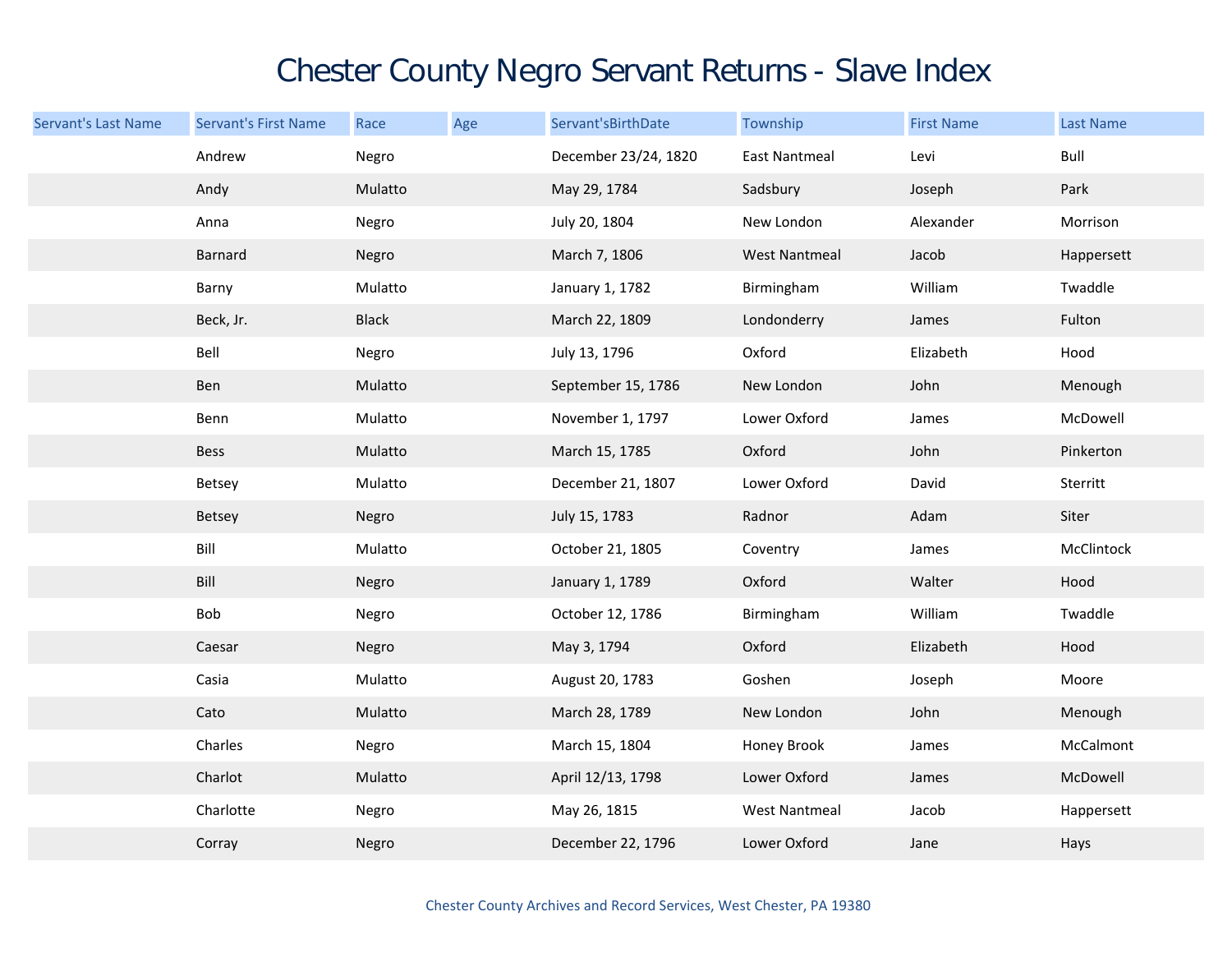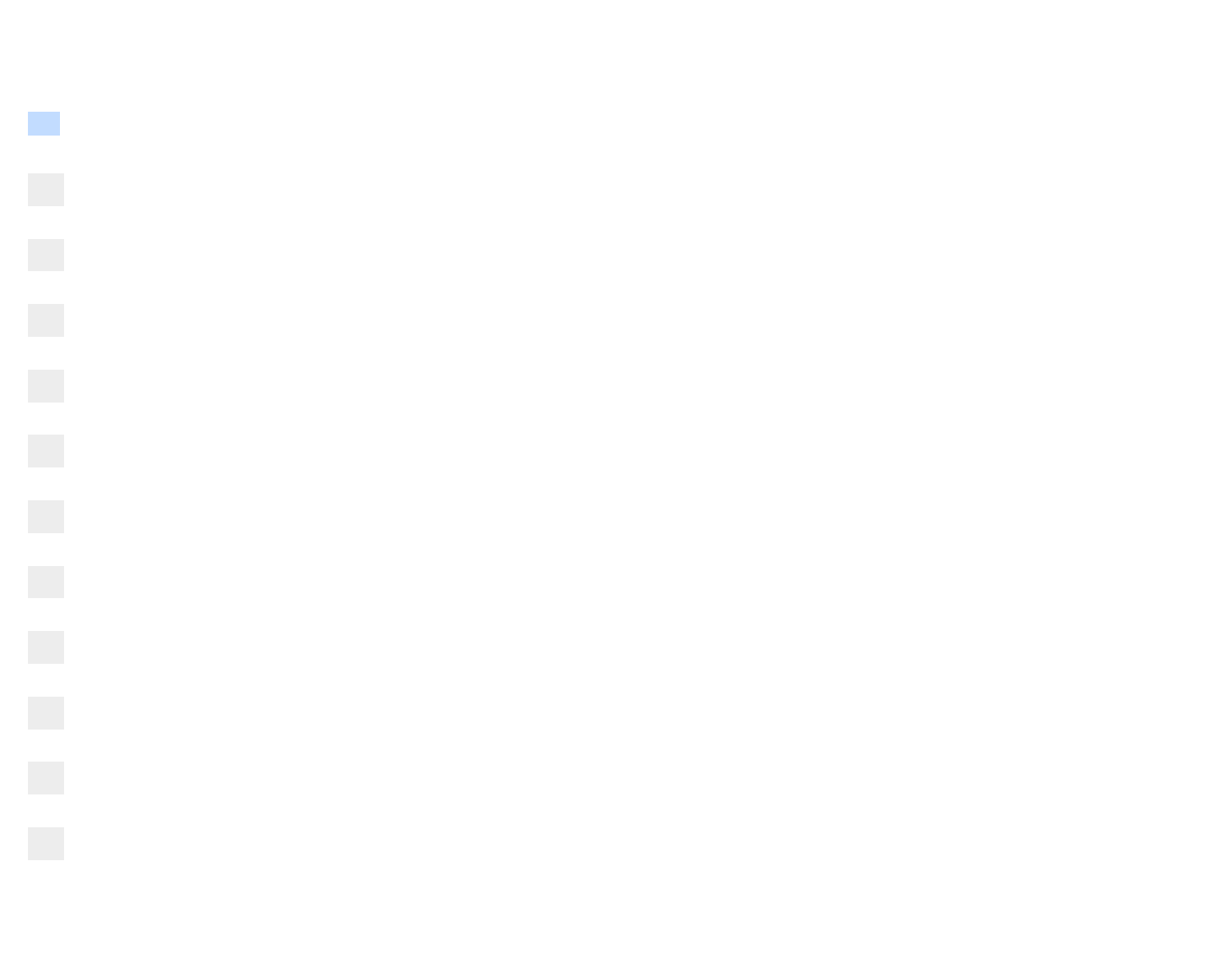| <b>Servant's Last Name</b> | <b>Servant's First Name</b> | Race    | Age | Servant'sBirthDate | Township             | <b>First Name</b> | <b>Last Name</b> |
|----------------------------|-----------------------------|---------|-----|--------------------|----------------------|-------------------|------------------|
|                            | Dan                         | Negro   |     | September 7, 1808  | West Nantmeal        | Jacob             | Happersett       |
|                            | David                       | Mulatto | 24  |                    | Charlestown          | Anthony           | Pritchard        |
|                            | <b>Dick</b>                 | Mulatto |     | September 30, 1786 | New London           | John              | Menough          |
|                            | Edenbury                    | Mulatto |     | January 6, 1788    | East Nantmeal        | Thomas            | Bull             |
|                            | Emely                       | Negro   |     | November 2, 1813   | West Fallowfield     | James             | Steel            |
|                            | Enoch                       | Negro   |     | December 30, 1792  | West Fallowfield     | David             | Conner           |
|                            | Esther                      | Negro   |     | June 14, 1803      | <b>West Nantmeal</b> | Jacob             | Happersett       |
|                            | Fanny                       | Mulatto |     | March 2, 1805      | West Caln            | Gilbert           | Gibbs            |
|                            | Fanny                       | Negro   |     | August 5, 1797     | East Nottingham      | Ebenezer          | Wherry           |
|                            | Febe                        | Negro   |     | May 8, 1787        | Oxford               | Walter            | Hood             |
|                            | Flora                       | Negro   |     | October 25, 1788   | East Nantmeal        | Thomas            | Bull             |
|                            | Frank                       | Negro   |     | June 23/24, 1793   | Oxford               | John              | Ross             |
|                            | Gainer                      | Negro   |     | July 20, 1796      |                      | Hugh              | Ramsey           |
|                            | George                      | Negro   |     | July 10, 1781      | <b>West Nantmeal</b> | James             | Moore            |
|                            | George                      | Negro   |     | June 1, 1810       | <b>West Nantmeal</b> | Jacob             | Happersett       |
|                            | Hager                       | Negro   |     | August 12, 1783    | <b>West Nantmeal</b> | James             | Moore            |
|                            | Hainey                      | Negro   |     | October 22, 1793   | Honey Brook          | John              | Graham           |
|                            | Haney                       | Negro   |     | March 23, 1811     | East Nantmeal        | Thomas            | Bull             |
|                            | Hannah                      | Negro   |     | October 1, 1787    | Sadsbury             | Alexander         | Mitchell         |
|                            | Hannah                      | Negro   |     | March 15, 1786     | Oxford               | Walter            | Hood             |
|                            | Hannah                      | Negro   |     | August 10, 1810    | East Nottingham      | Ebenezer          | Dickey           |
|                            | Henry                       | Negro   |     | September 18, 1804 | New London           | John              | McDowell         |
|                            | Isaac                       | Negro   |     | July 15, 1794      | Oxford               | Mary              | Hood             |
|                            | Jack                        | Negro   |     | December 20, 1785  | East Nantmeal        | Thomas            | Bull             |
|                            | Jack                        | Negro   |     | July 18, 1785      | Radnor               | Adam              | Siter            |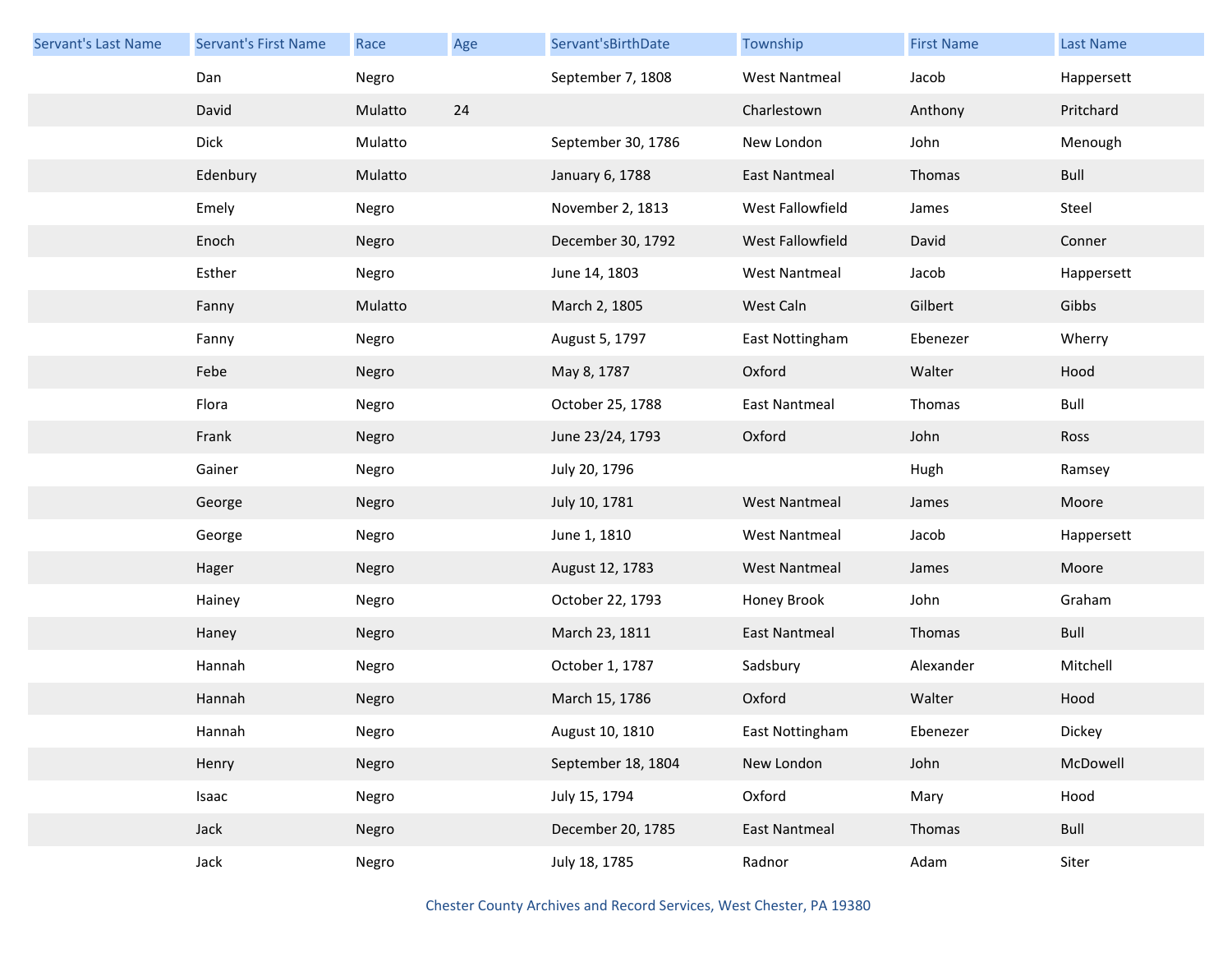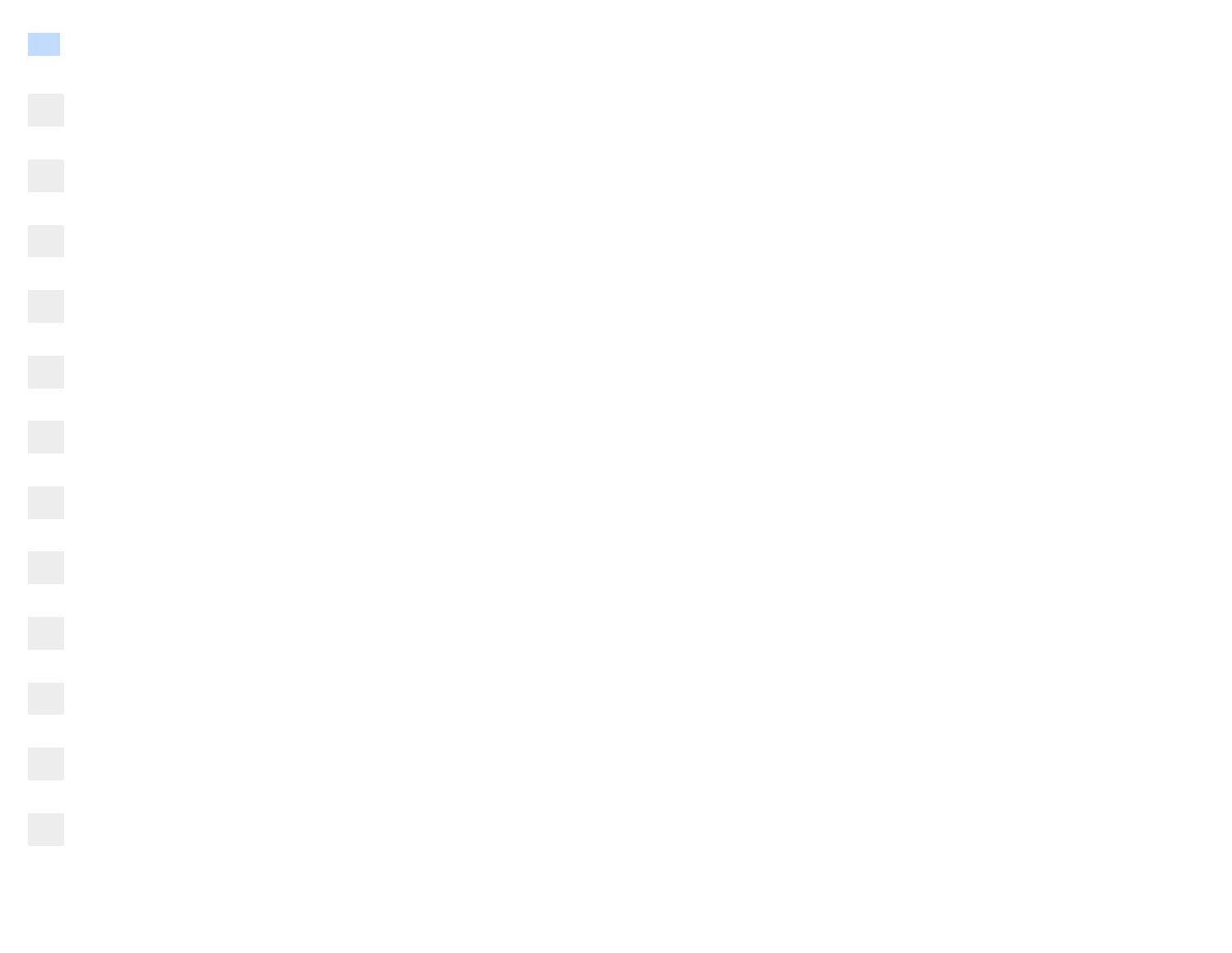| <b>Servant's Last Name</b> | <b>Servant's First Name</b> | Race    | Age           | Servant'sBirthDate | Township             | <b>First Name</b> | <b>Last Name</b> |
|----------------------------|-----------------------------|---------|---------------|--------------------|----------------------|-------------------|------------------|
|                            | Jack                        | Negro   |               | May 19, 1798       | <b>West Nantmeal</b> | Jacob             | Happersett       |
|                            | Jacob                       | Negro   |               | June 25, 1802      | Lower Oxford         | Jane              | Hayes            |
|                            | Jacob                       | Mulatto |               | May 5, 1806        | Lower Oxford         | William           | Sterritt         |
|                            | Jacob                       | Negro   |               | March 14, 1799     | Lower Oxford         | Samuel            | Hood             |
|                            | James                       | Negro   |               | March 18, 1801     | <b>West Nantmeal</b> | Jacob             | Happersett       |
|                            | James                       | Mulatto |               | May 20, 1785       | West Fallowfield     | Samuel            | Futhey           |
|                            | Jane                        | Mulatto |               | September 30, 1786 | Oxford               | John              | Finley           |
|                            | Jane                        | Negro   |               | June 7, 1788       | West Fallowfield     | Samuel            | Futhey           |
|                            | Jean                        | Negro   |               | March 10, 1788     | Oxford               | Walter            | Hood             |
|                            | Jean                        | Negro   |               | January 3, 1810    | <b>West Nantmeal</b> | Isaac             | Vanleer          |
|                            | Jeffery                     | Mulatto |               | December 6, 1796   |                      | John              | Davis            |
|                            | Jesse                       | Negro   |               | March 15, 1785     | Radnor               | Adam              | Siter            |
|                            | Jesse                       | Negro   |               | March 1, 1801      | Lower Oxford         | Margaret          | Lowry            |
|                            | Jo                          | Negro   |               | November 24, 1795  | Honey Brook          | John              | Graham           |
|                            | Joe                         | Mulatto |               | February 21, 1789  | Oxford               | John              | Finley           |
|                            | Joe                         | Negro   |               | March 27, 1786     | East Nantmeal        | John              | Nice             |
|                            | Joe                         | Negro   |               | November 6, 1801   | East Nantmeal        | Thomas            | Bull             |
|                            | Joole                       | Mulatto |               | May 25, 1792       | Oxford               | John              | Ross             |
|                            | Joseph                      | Negro   |               | April 29, 1782     | West Fallowfield     | John              | Bell             |
|                            | Julia                       | Negro   |               | May 26, 1815       | <b>West Nantmeal</b> | Jacob             | Happersett       |
|                            | Julia                       | Negro   |               | March 1794         | West Nantmeal        | Jacob             | Winings          |
|                            | Julie                       | Mulatto |               | June 7, 1798       | Tredyffrin           | David             | Wilson           |
|                            | Levi                        | Negro   | 3 months      |                    | Londonderry          | James             | Boyd             |
|                            | Lewis                       | Mulatto | 5 months, 5 d |                    |                      | Robert            | Wilkin           |
|                            | Lisha                       | Negro   |               | November 14, 1796  | Lower Oxford         | Jane              | Hayes            |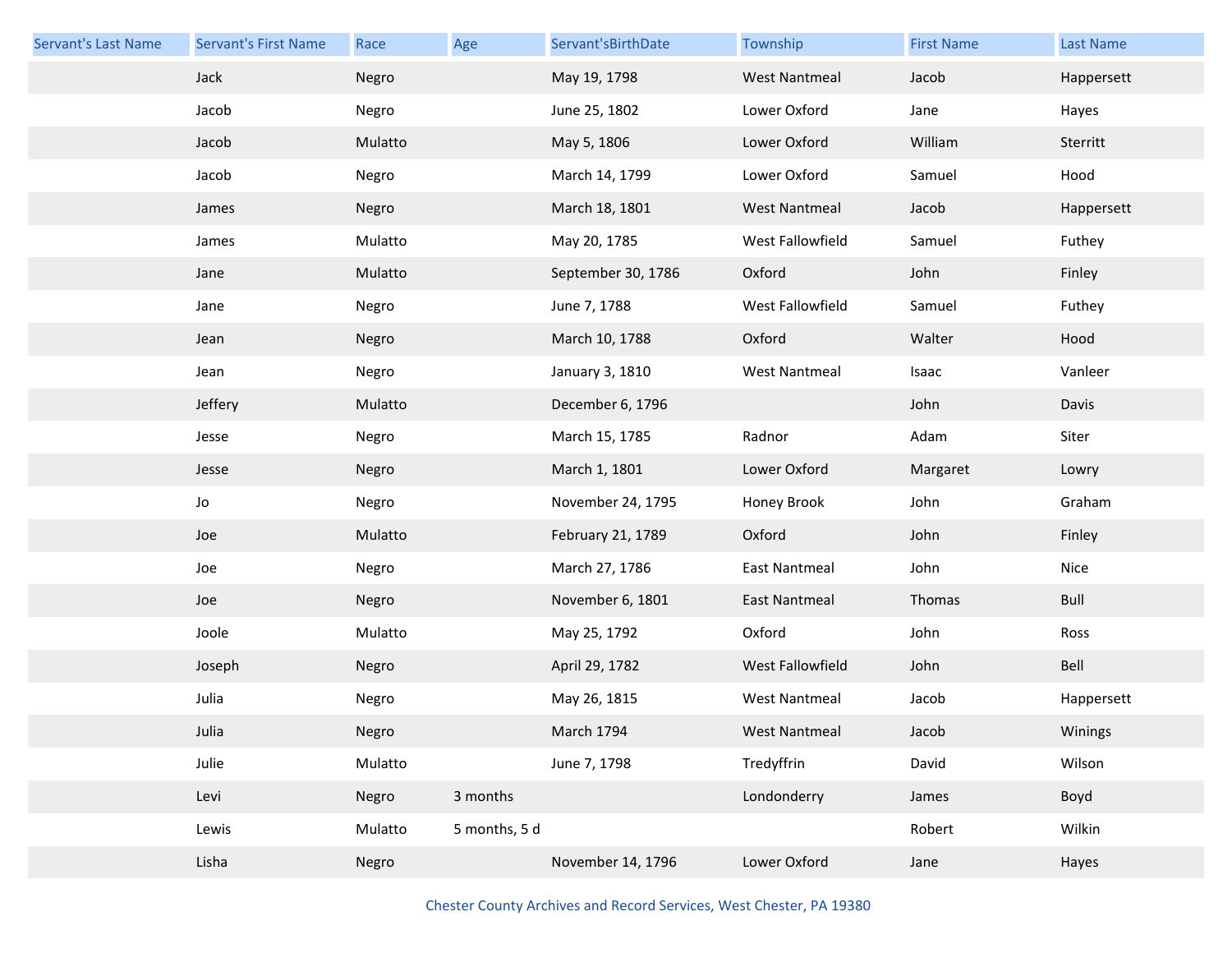E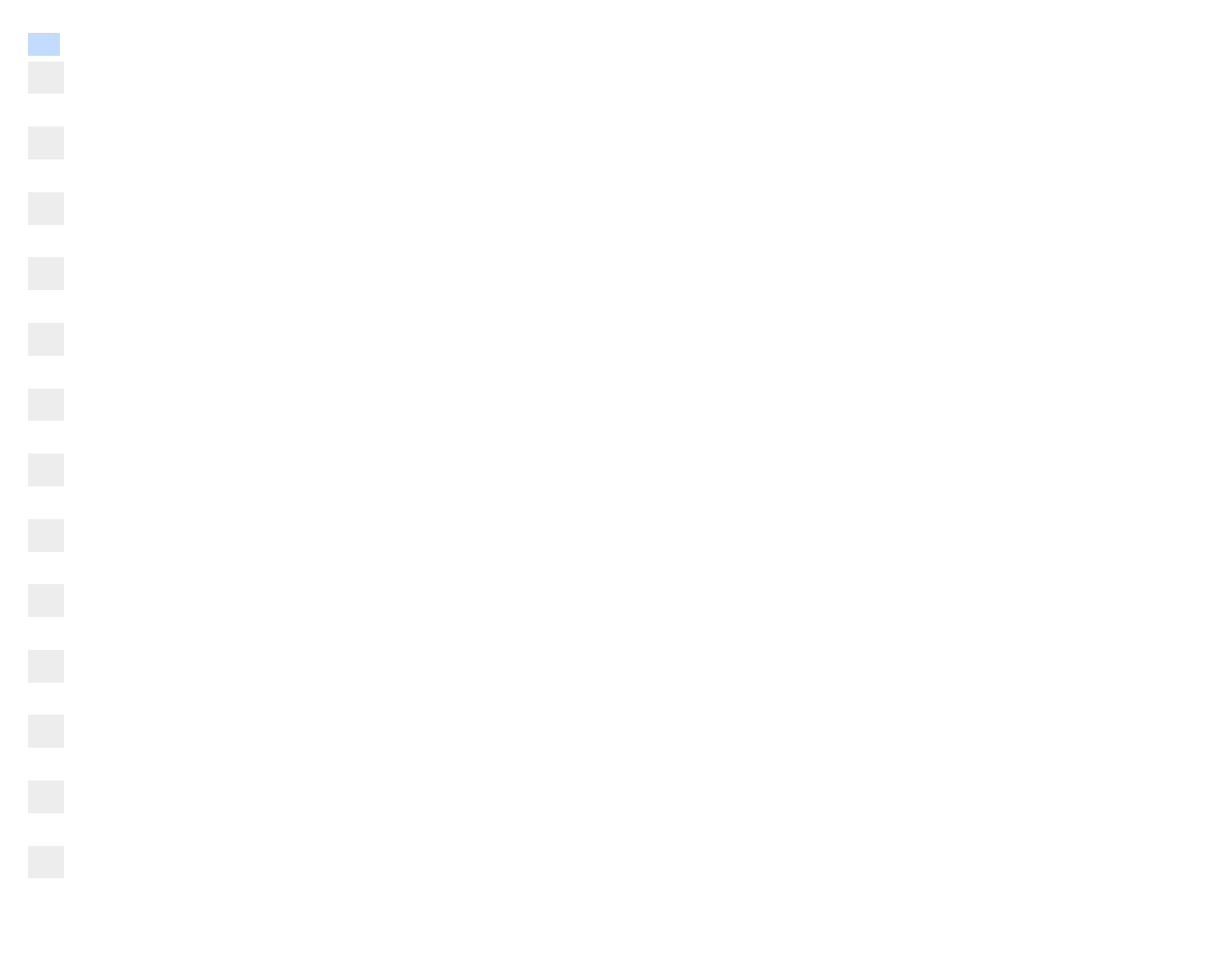| <b>Servant's Last Name</b> | <b>Servant's First Name</b> | Race    | Age | Servant'sBirthDate | Township             | <b>First Name</b> | <b>Last Name</b> |
|----------------------------|-----------------------------|---------|-----|--------------------|----------------------|-------------------|------------------|
|                            | London                      | Negro   |     | March 6, 1789      | Tredyffrin           | John              | Willson          |
|                            | Luce                        | Negro   | 21  |                    | Charlestown          | Anthony           | Pritchard        |
|                            | Lucey                       | Negro   |     | June 1, 1785       | Birmingham           | William           | Twaddle          |
|                            | Lydia                       | Negro   |     | November 17, 1800  | Lower Oxford         | Samuel            | Hood             |
|                            | Maranda                     | Mulatto |     | September 10, 1804 | Lower Oxford         | William           | Sterritt         |
|                            | Mint                        | Negro   |     | October 15, 1780   | Oxford               | Walter            | Hood             |
|                            | Nanny                       | Negro   |     | September 23, 1785 | West Fallowfield     | Samuel            | Cochran          |
|                            | Natt                        | Negro   |     | May 20, 1785       | Oxford               | James             | McDowell         |
|                            | Nell                        | Negro   |     | January 9, 1789    | Oxford               | William           | McClure          |
|                            | Nell                        | Negro   |     | January 9, 1789    | Oxford               | William           | Dickey           |
|                            | Peroe                       | Negro   |     | September 30, 1796 | Tredyffrin           | David             | Wilson           |
|                            | Phebey                      | Negro   |     | January 29, 1801   | East Nottingham      | Hugh              | Ramsey           |
|                            | Philip                      | Negro   |     | November 22, 1787  | West Fallowfield     | Samuel            | Cochran          |
|                            | Phillis                     | Negro   |     | May 11, 1797       | New London           | Alexander         | Morrison         |
|                            | Phillis                     | Negro   |     | November 6, 1793   | Oxford               | Andrew            | Lowrey           |
|                            | Phillis                     | Negro   |     | November 18, 1801  | New London           | Robert            | Currie           |
|                            | Phillis                     | Negro   |     | July 22, 1806      | East Nottingham      | Ebenezer          | Dickey           |
|                            | Poll                        | Negro   |     | November 20, 1783  | Oxford               | James             | McDowell         |
|                            | Pompy                       | Negro   |     | November 20, 1783  | East Caln            | Samuel            | Cunningham       |
|                            | Rachel                      | Negro   |     | October 23, 1804   | East Whiteland       | John              | Bowen            |
|                            | Robert                      | Negro   |     | August 10, 1795    | New London           | John              | Menough          |
|                            | Sall                        | Negro   |     | April 4, 1784      | Oxford               | Walter            | Hood             |
|                            | Sall                        | Negro   |     | January 9, 1787    | West Fallowfield     | Samuel            | Futhey           |
|                            | Sall                        | Negro   |     | June 22, 1813      | <b>West Nantmeal</b> | Jacob             | Happersett       |
|                            | Sally                       | Negro   |     | September 9, 1798  | New London           | Katerine          | Kelso            |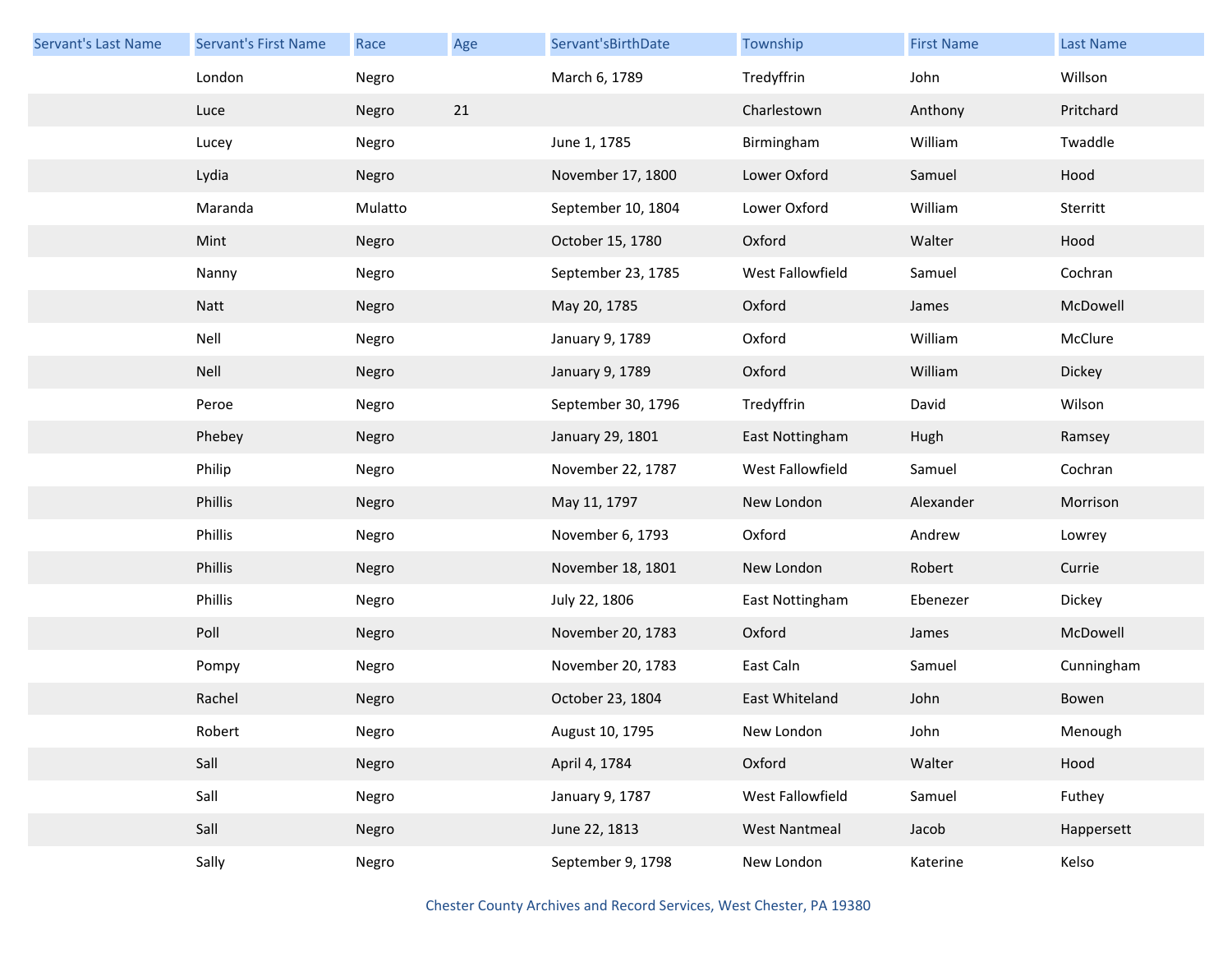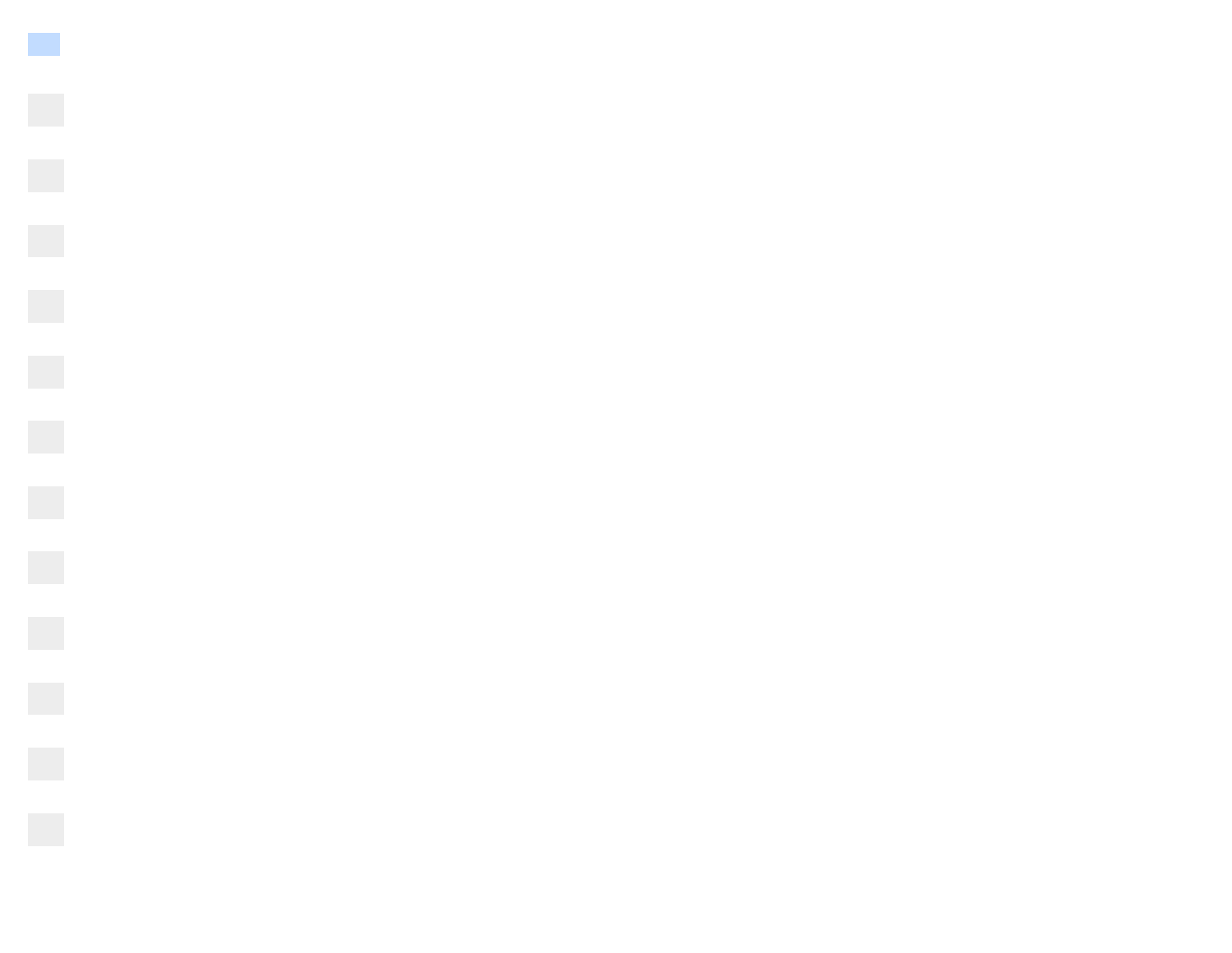| Servant's Last Name | <b>Servant's First Name</b> | Race    | Age              | Servant'sBirthDate | Township            | <b>First Name</b> | Last Name  |
|---------------------|-----------------------------|---------|------------------|--------------------|---------------------|-------------------|------------|
|                     | Sam                         | Negro   |                  | November 30, 1800  | New London          | William           | Sherrer    |
|                     | Samuel                      | Mulatto |                  | January 26, 1806   | London Grove        | John              | Wiley      |
|                     | Saul                        | Negro   |                  | September 13, 1784 | East Caln           | Roger             | North      |
|                     | Saul                        | Negro   | 11               |                    | Charlestown         | Anthony           | Pritchard  |
|                     | Senica                      | Negro   |                  | August 18, 1798    | East Nottingham     | Hugh              | Ramsey     |
|                     | Sib                         | Negro   |                  | June 16, 1781      | Oxford              | James             | McDowell   |
|                     | Silas                       | Mulatto |                  | August 10, 1788    | Goshen              | Joseph            | Moore      |
|                     | Sophia                      | Mulatto |                  | September 24, 1784 | Oxford              | John              | Finley     |
|                     | Stephen                     | Negro   |                  | March 11, 1783     | East Caln           | Roger             | North      |
|                     | Tacey                       | Negro   |                  | March 20, 1786     | West Whiteland      | Benjamin          | Jacobs     |
|                     | <b>Tacey</b>                | Negro   |                  | July 2, 1788       | Birmingham          | William           | Twaddle    |
|                     | Thomas                      | Negro   |                  | May 27, 1808       | Lower Oxford        | James             | Hayes      |
|                     | Tom                         | Negro   |                  | February 15, 1806  | <b>Upper Oxford</b> | James             | McDowell   |
|                     | Tom                         | Negro   |                  | September 20, 1786 | Goshen              | John              | Bowen      |
|                     | Venus                       | Mulatto |                  | April 1, 1794      | East Caln           | Samuel            | Cunningham |
|                     |                             |         |                  |                    |                     |                   |            |
|                     | Violet                      | Negro   |                  | August 1, 1783     | Radnor              | Isaac             | Abraham    |
|                     | Violet                      | Negro   | $\boldsymbol{9}$ |                    | Charlestown         | Anthony           | Pritchard  |
|                     | Will                        | Negro   |                  | January 1, 1787    | Sadsbury            | Joseph            | Park       |
|                     | Zachariah                   | Mulatto |                  | January 7, 1806    | Lower Oxford        | William           | Sterritt   |
|                     | Zachariah                   |         |                  | August 25, 1820    | Lower Oxford        | Margaret          | Hayes      |
|                     | Zack                        | Negro   |                  | May 2, 1793        | New London          | Robert            | Hodson     |
|                     | Zella                       | Mulatto |                  | December 26, 1804  | Lower Oxford        | James             | Hayes      |
| Chesnut             | Ben                         | Mulatto |                  | September 1796     | West Caln           | Samuel            | Downing    |
| Fowler              | Becky                       | Negro   |                  | January 24, 1787   | West Nottingham     | Francis           | Armstrong  |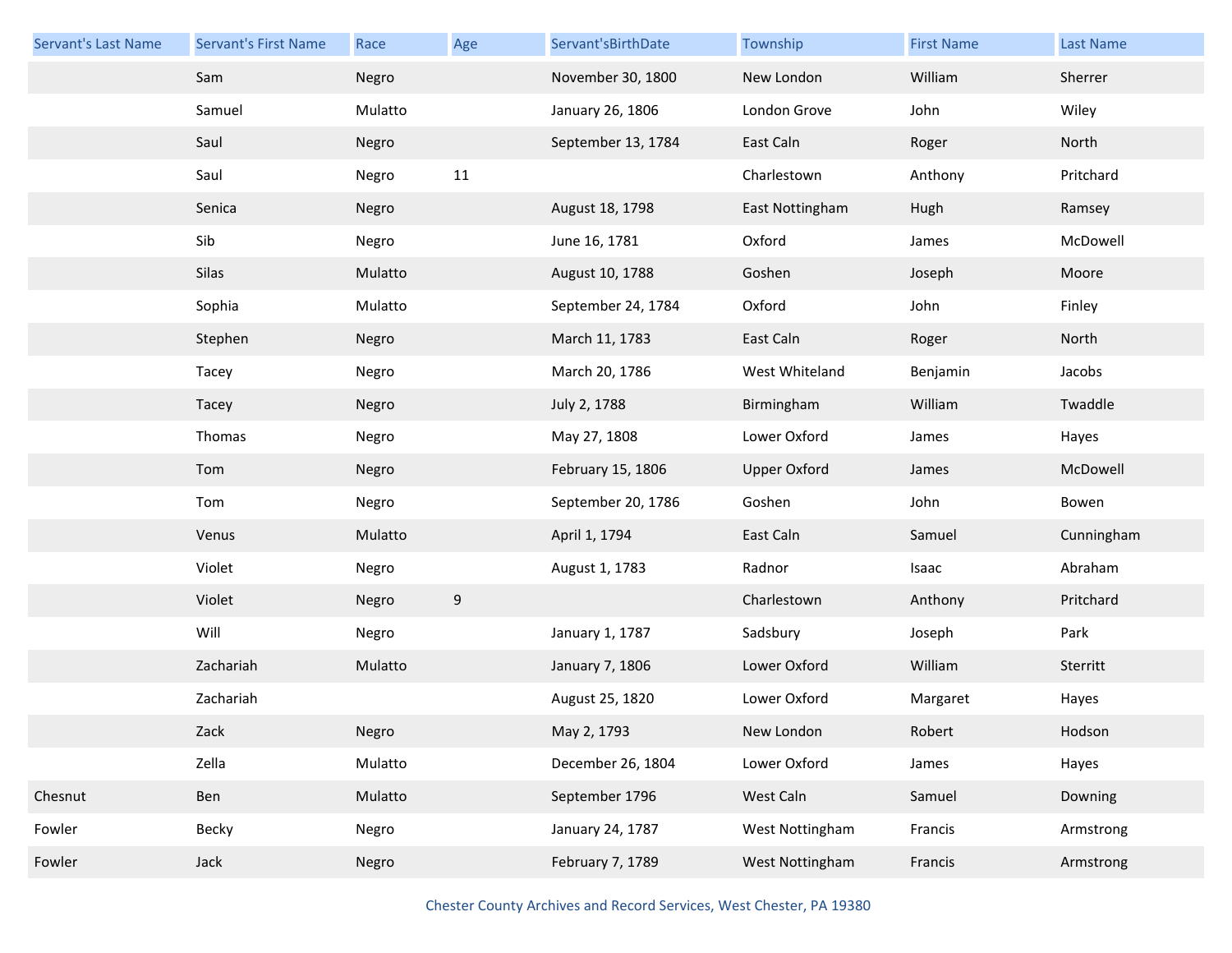E